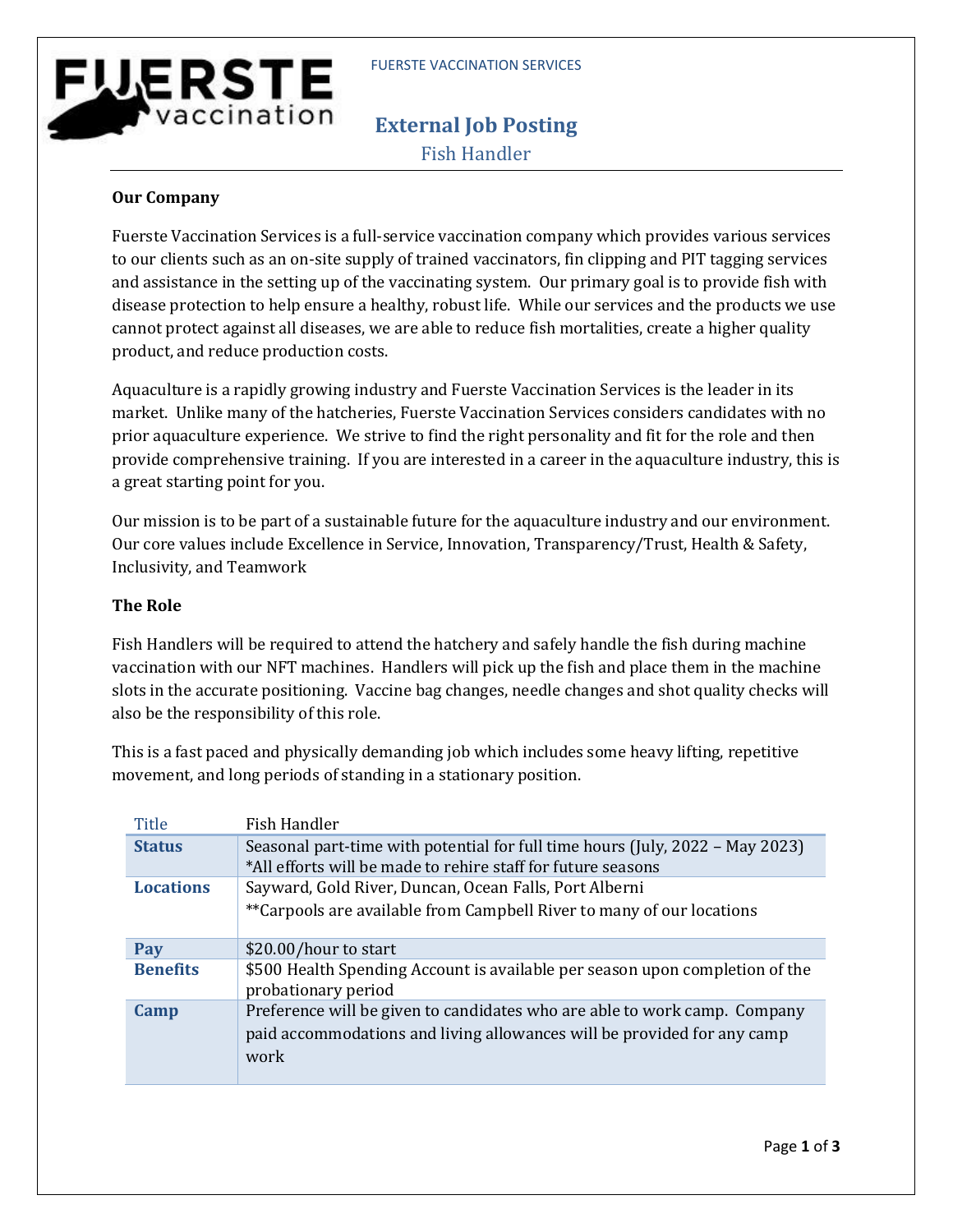## **Duties & Responsibilities**

The Fish Handler's duties and responsibilities include, but are not limited to:

#### Fish Vaccination

- o Utilizes NFT machines to administer intraperitoneal and intramuscular vaccinations to the fish
- o Maintains steady pace while accurately placing fish in the trays
- o Identifies fish to be culled

#### Machine Maintenance

- o Performs vaccine bag changes on the machine(s) when required
- $\circ$  Puts new needles on the machine(s) at the start of the shift and changes out the used needles as needed

#### Quality Control

- o Periodically checks the shot placement on the fish from the machine(s) to determine accuracy
- o Periodically performs lethal checks on fish to determine accurate vaccine placement
- $\circ$  Communicates with Crew Leader if the machine(s) needs to be adjusted for better accuracy

#### End of Shift Responsibilities

- o Properly cleans and disinfects work areas and equipment
- o Empties morts
- o Any other duties as assigned by the Crew Leader or Crew Supervisor

#### **Required Skills**

- o Ability to work well within a team
- o Physical ability to stand for extended periods of time
- $\circ$  Physical ability to perform repetitive movements for the duration of the shift
- o Excellent hand-eye coordination

#### **Required Experience**

o Previous fish vaccinating or fin clipping experience is preferred

#### **Education & Training**

- o First Aid level 1 is preferred
- o WHMIS is preferred
- o Valid Driver's License is required

#### **Competencies**

- o Easy-going nature
- o Team player
- o Inclusive
- o Honest
- o Positive demeanor
- o Good sense of humour